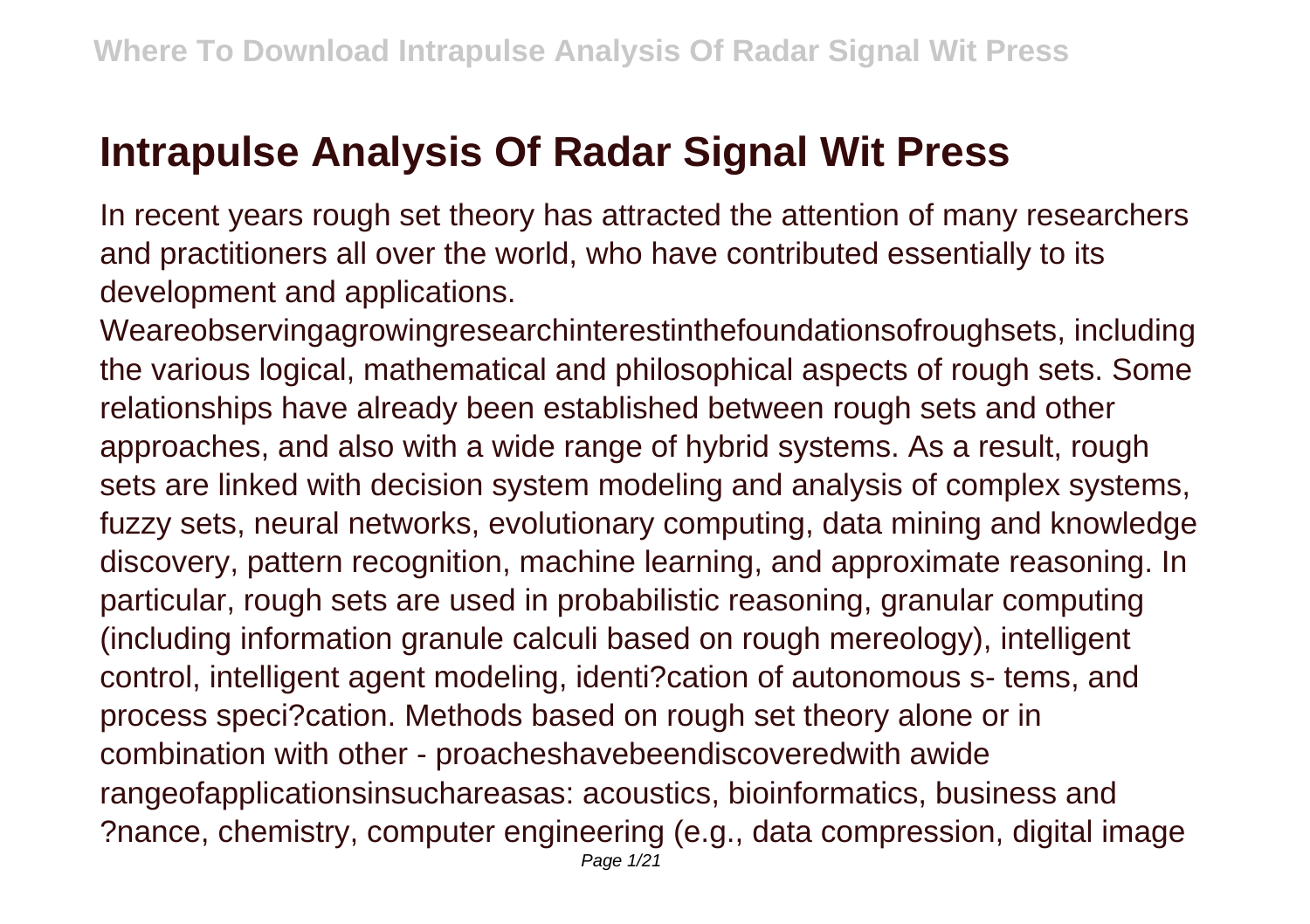processing, digital signal processing, p- allel and distributed computer systems, sensor fusion, fractal engineering), de- sion analysis and systems, economics, electrical engineering (e.g., control, signal analysis, power systems), environmental studies, informatics, medicine, mole- lar biology, musicology, neurology, robotics, social science, software engineering, spatial visualization, Web engineering, and Web mining.

An advanced treatment of the main concepts of radar. Systematic andorganized, it nicely balances readability with mathematical rigor.Many techniques and examples have been chosen from the radarindustry (Rayleigh fluctuating targets are used as they yieldsimple expressions for the probability of detection), and othersfor their pedagogical value (Costas signals lead the coded radarsignals because their ambiguity function can be intuitivelydeduced). Ordered statistics is covered in more depth than otherCFAR techniques because its performance can be obtainedanalytically without resorting to simulation methods. Contains manyexercises. An Instructor's Manual presenting detailed solutions to all theproblems in the book is available from the Wiley editorialdepartment. LAMC will have a general scope on RF and microwave engineering and technologies

This is the very first book to present the network radar countermeasure system. It Page 2/21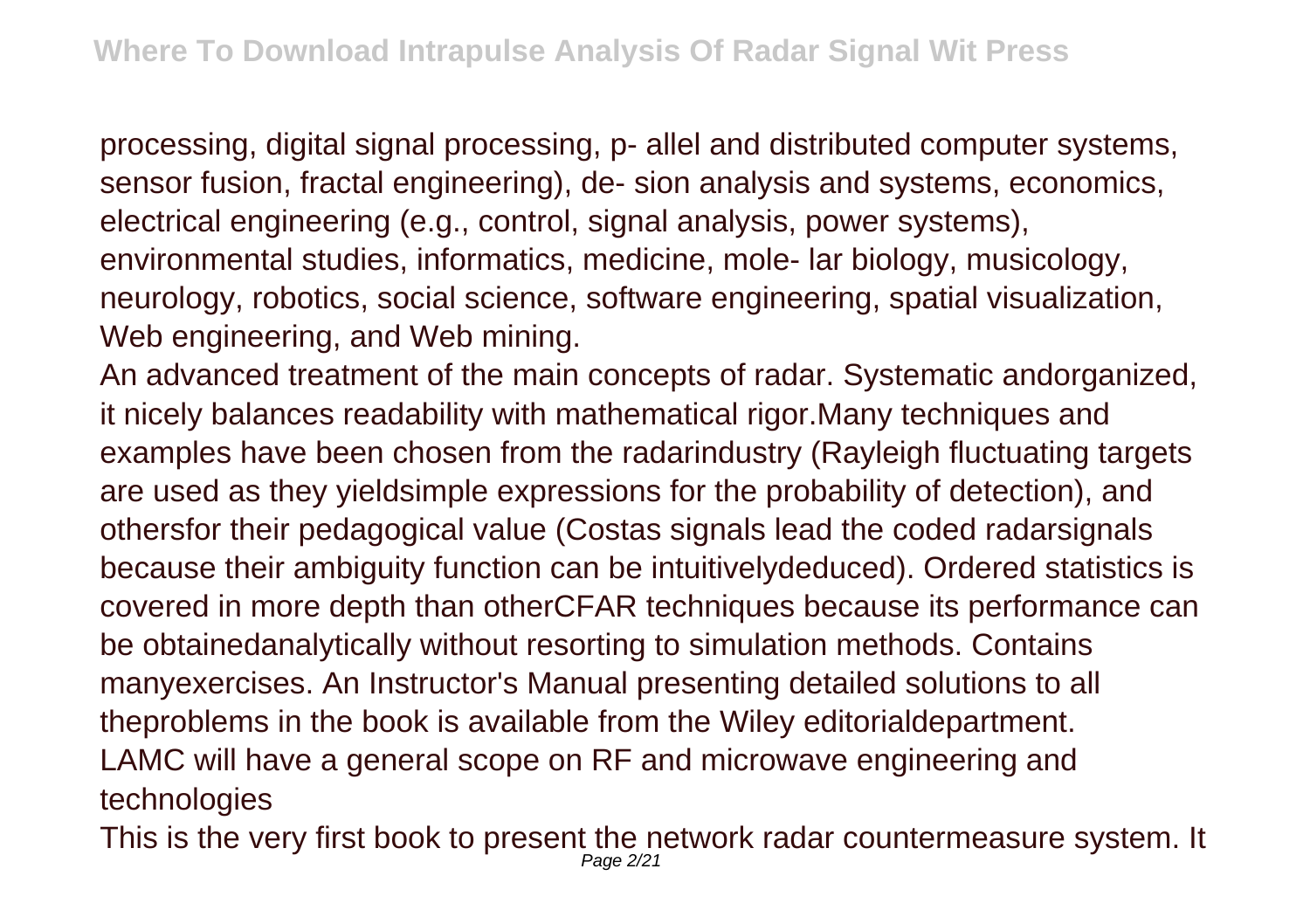explains in detail the systematic concept of combining radar and radar countermeasures from the perspective of the information acquisition of target location, the optimization of the reconnaissance and detection, the integrated attack of the signals and facilities, and technological and legal developments concerning the networked system. It achieves the integration of the initiative and passivity, detection and jamming. The book explains how the system locates targets, completes target identification, tracks targets and compiles the data. Annotation In these times, correctly and quickly identifying a stray electronic blip on a radar screen can have incalculable consequences. Now more than ever, radar electronic intelligence (ELINT) can be the first line of defense for the battlefield or the homeland. Offering new insight into radar signal analysis, this book ensures more reliable and timely gathering of electronic intelligence. Combining and updating the author's two previous definitive books on ELINT, this volume is the indispensable reference for every ELINT professional. This proceedings book presents selected papers from the 4th Conference on Signal and Information Processing, Networking and Computers (ICSINC) held in Qingdao, China on May 23–25, 2018. It focuses on the current research in a wide range of areas related to information theory, communication systems, computer science, signal processing, aerospace technologies, and other related Page 3/21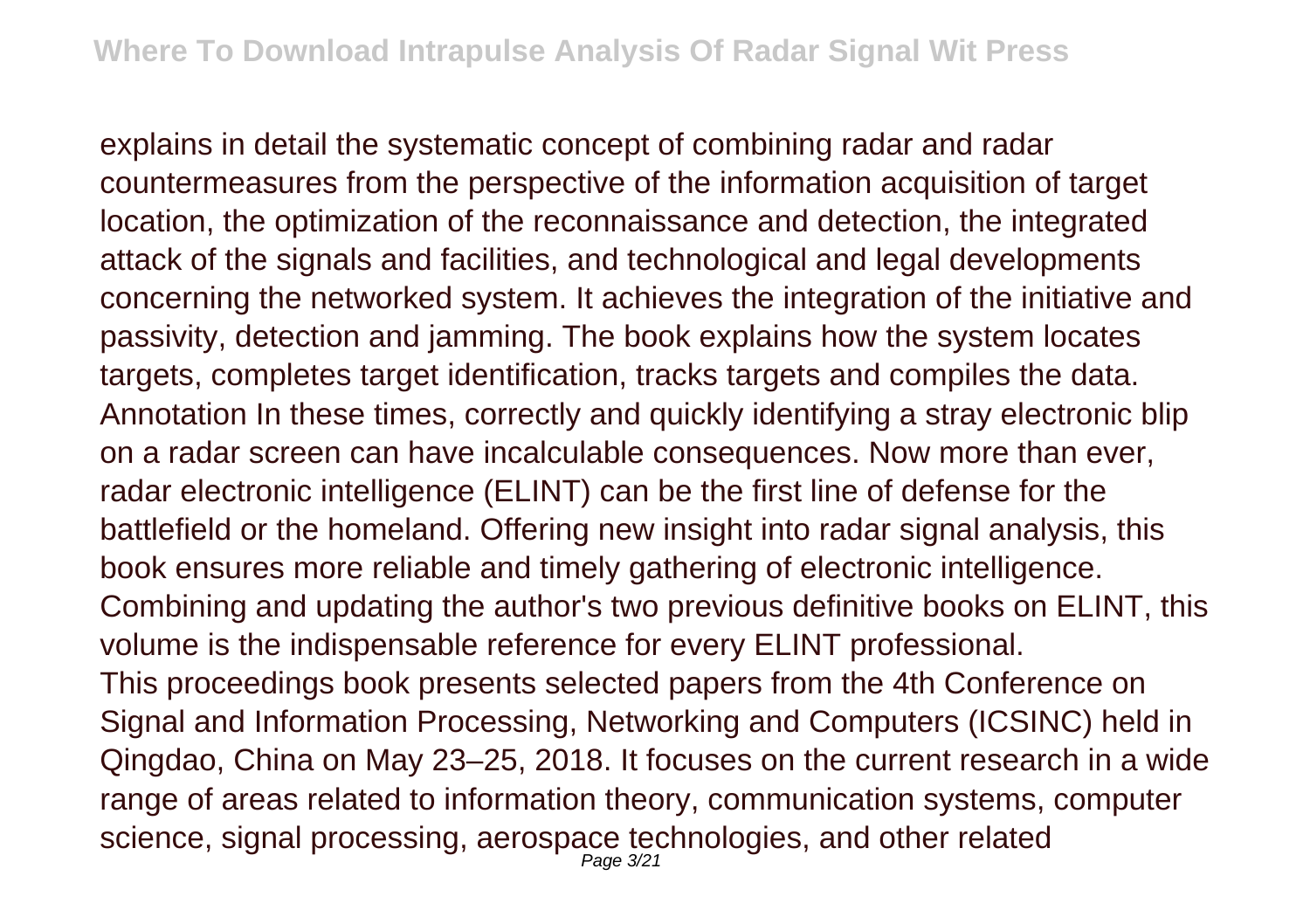technologies. With contributions from experts from both academia and industry, it is a valuable resource anyone interested in this field.

This thesis applies time-frequency transformations to radar signals. Specifically, it considers the feasibility of applying time-frequency transformations to extract the intra-pulse modulation parameters of radar signals. In this work, we consider radar signals with analog pulse compression; specifically linear or hyperbolic intrapulse modulation. Several time-frequency transformations are investigated to identify which one gives the most accurate image representation for signals in noisy environments. Next, image processing techniques are applied in conjunction with an adaptive curve fitting method, for the hyperbolic modulation scheme, to extract the parameters of the frequency equation. Results show that for the linear chip case the frequency equation can be estimated with small error down to SNR equal to -10dB. The proposed method for the hyperbolic chirp modulation is less immune to noise degradation and it can be used down to SNR level equal to 2dB.

This series will appeal to radar practitioners within military or government. The first volume was written as a textbook for courses in radar systems and technology and the second volume is aimed at practicing radar engineers and graduate level students. The third volume is designed to serve as a self-Page 4/21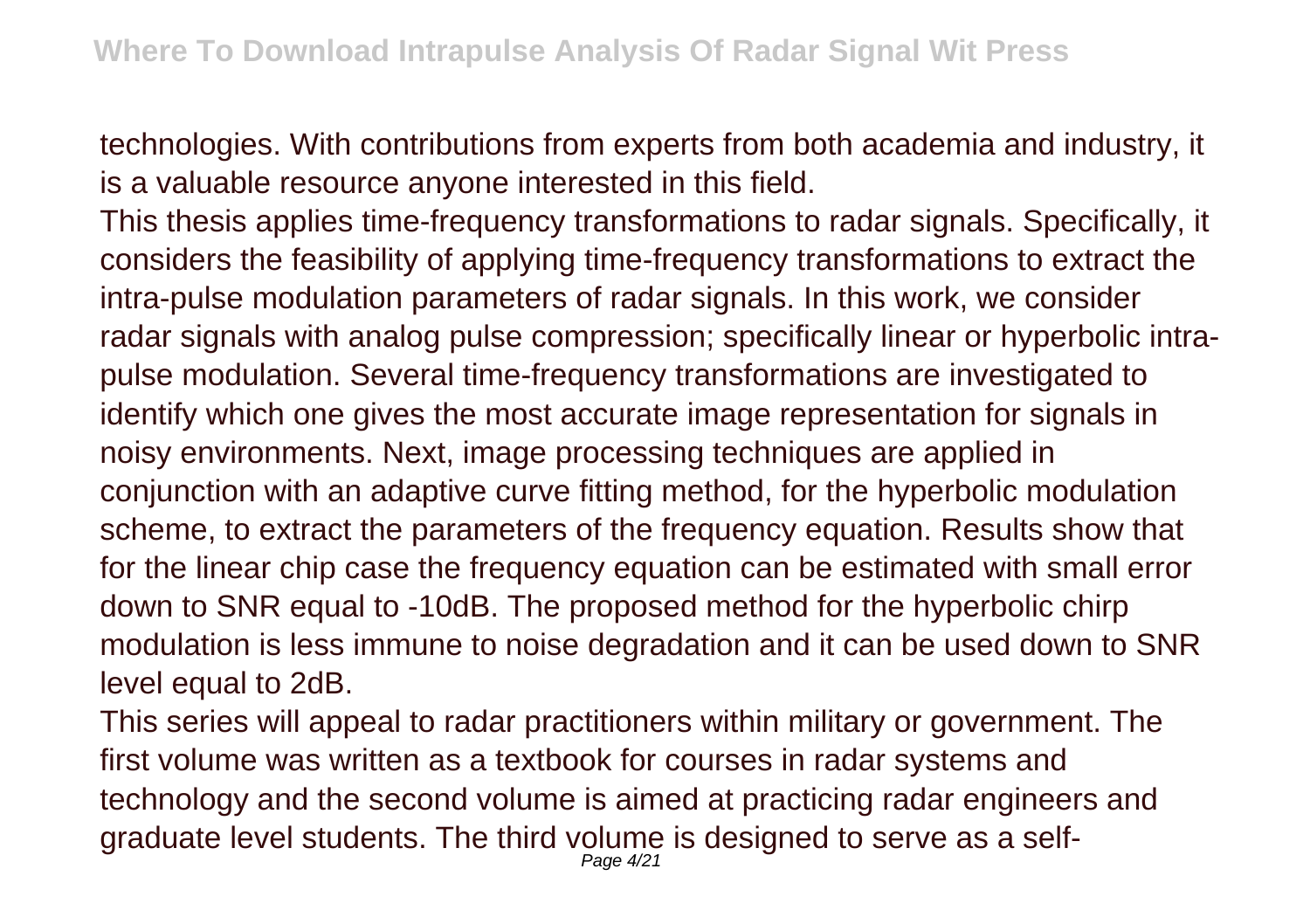contained reference for those aiming to become experts in an advanced technology or application area. POMR: Radar Applications Volume 3 includes concise descriptions of the purposes, principal issues and radar methods found in a wide variety of current radar types. POMR: Advanced Techniques Volume 2 is a professional reference for practicing engineers that provides a stepping stone to advanced practice. POMR: Basic Principles Volume 1 focuses on 4 keys areas; basic concepts, radar signal phenomenology, major subsystems of modern radars and signal and data processing basics.

The two volume set, CCIS 288 and 289, constitutes the thoroughly refereed postconference proceedings of the First International Conference on Communications and Information Processing, ICCIP 2012, held in Aveiro, Portugal, in March 2012. The 168 revised full papers of both volumes were carefully reviewed and selected from numerous submissions. The papers present the state-of-the-art in communications and information processing and feature current research on the theory, analysis, design, test and deployment related to communications and information processing systems. This is the first book to discuss current and future applications of waveform diversity and design in subjects such as radar and sonar, communications systems, passive sensing, and many other technologies. Waveform diversity allows researchers and system designers to optimize electromagnetic and acoustic systems for sensing,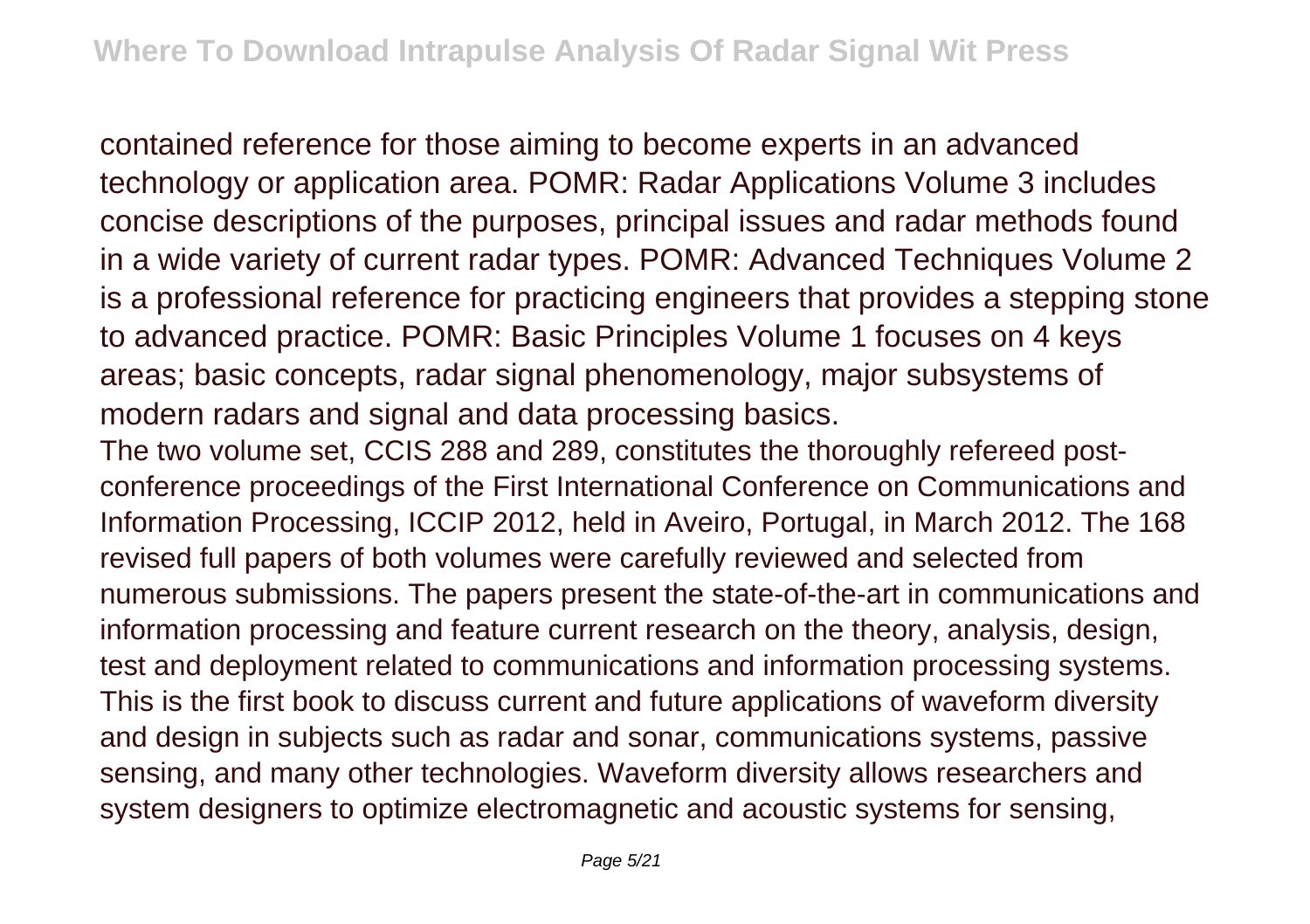communications, electronic warfare or combinations thereof. This book enables solutions to problems, explaining how each system performs its own particular function, as well as how it is affected by other systems and how those other systems may likewise be affected. It is an excellent standalone introduction to waveform diversity and design, which takes a high potential technology area and makes it visible to other researchers, as well as young engineers.

Chronicling the new field of cognitive radar (CR), this cutting-edge resource provides an accessible introduction to the theory and applications of CR, and presents a comprehensive overview of the latest developments in this emerging area. The first book on the subject, Cognitive Radar covers important breakthroughs in advanced radar systems, and offers new and powerful methods for combating difficult clutter environments. You find details on specific algorithmic and real-time high-performance embedded computing (HPEC) architectures. This practical book is supported with numerous examples that clarify key topics, and includes more than 370 equations. This six-volume-set (CCIS 231, 232, 233, 234, 235, 236) constitutes the refereed proceedings of the International Conference on Computing, Information and Control, ICCIC 2011, held in Wuhan, China, in September 2011. The papers are organized in two volumes on Innovative Computing and Information (CCIS 231 and 232), two volumes on Computing and Intelligent Systems (CCIS 233 and 234), and in two volumes on Information and Management Engineering (CCIS 235 and 236).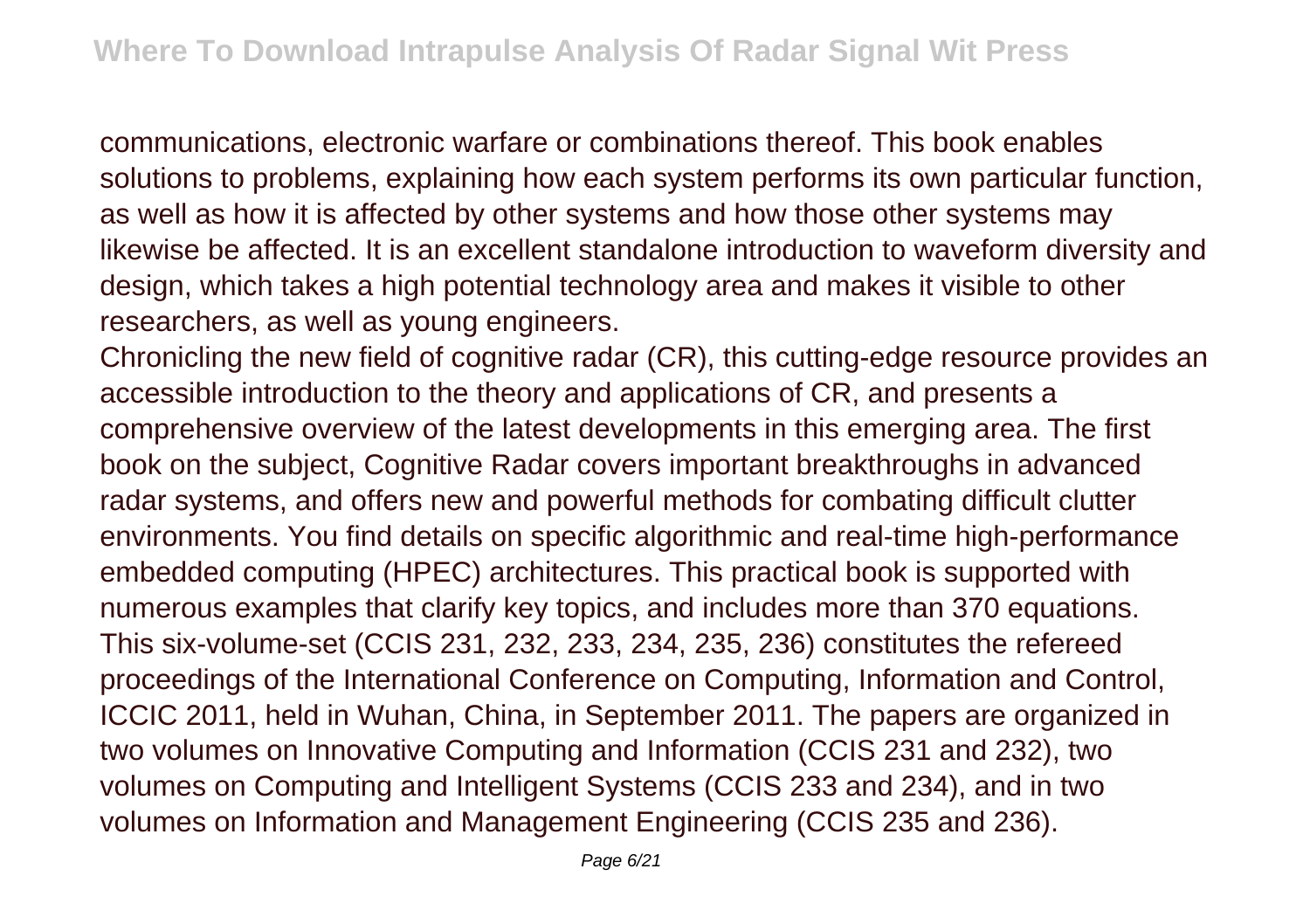Radar networks are increasingly regarded as an efficient approach to enhancing radar capabilities in the face of popular anti-radar techniques and hostile operating environments. Reader-friendly and self-contained, this book provides a comprehensive overview of the latest radar networking technologies. The text addresses basic, relevant aspects of radar signal processing and statistical theories, including both civilian and military radar applications. It also discusses emerging topics that directly relate to networks, such as multiple-input–multiple-output (MIMO) radars, waveform design, and diversity via multiple transmitters. Other topics covered include target recognition and imaging using radar networks. Features Gives a comprehensive view of the latest radar network technologies Covers both civilian and military applications of radar Provides basic statistics and signal processing necessary for understanding radar networks Includes up-to-date information on MIMO radars Presents waveform design and diversity for radar networks with multiple transmitters

This new handbook on radar signal analysis adopts a deliberate and systematic approach. It uses a clear and consistent level of delivery while maintaining strong and easy-to-follow mathematical details. The emphasis of this book is on radar signal types and their relevant signal processing and not on radar systems hardware or components. This handbook serves as a valuable reference to a wide range of audience. More specifically, college-level students, practicing radar engineers, as well as casual readers of the subject are the intended target audience of the first few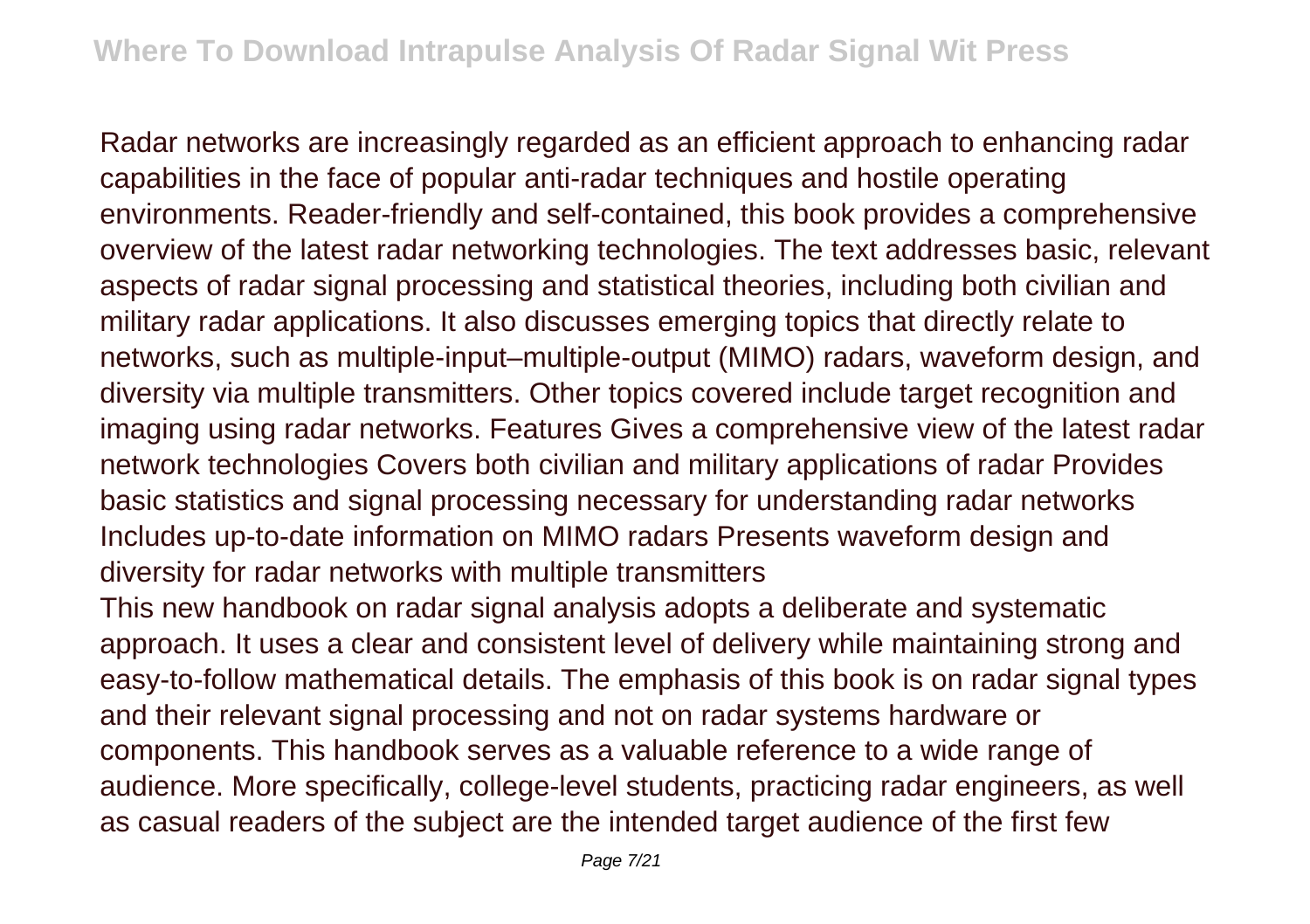chapters of this book. As the book chapters progress, these grow in complexity and specificity. Accordingly, later chapters are intended for practicing engineers, graduate college students, and advanced readers. Finally, the last few chapters contain several special topics on radar systems that are both educational and scientifically entertaining to all readers. The presentation of topics in this handbook takes the reader on a scientific journey whose major landmarks comprise the different radar subsystems and components. In this context, the chapters follow the radar signal along this journey from its birth to the end of its life. Along the way, the different relevant radar subsystems are analyzed and discussed in great detail. The chapter contributors of this new handbook comprise experienced academia members and practicing radar engineers. Their combined years of academic and real-world experiences are in excess of 175. Together, they bring a unique, easy-to-follow mix of mathematical and practical presentations of the topics discussed in this book. See the "Chapter Contributors" section to learn more about these individuals.

This book gathers a collection of high-quality, peer-reviewed research papers presented at the International Conference on Intelligent Computing, Communication and Devices (ICCD 2018), which address three core dimensions of the intelligent sciences—intelligent computing, intelligent communication, and intelligent devices. Intelligent computing includes areas such as intelligent and distributed computing, intelligent grid and cloud computing, Internet of Things, soft computing and engineering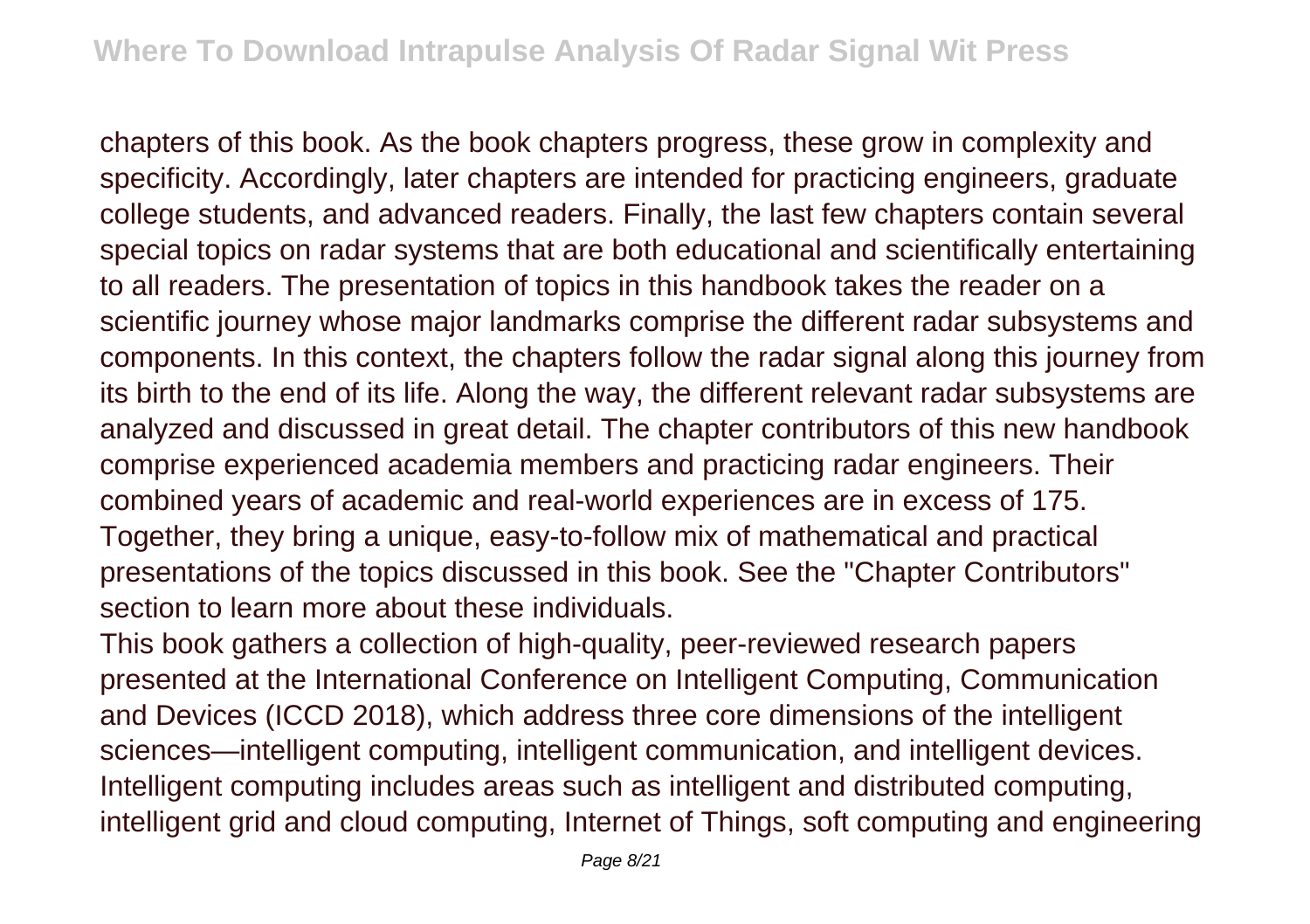applications, data mining and knowledge discovery, semantic and web technology, hybrid systems, agent computing, bioinformatics, and recommendation systems. In turn, intelligent communication is concerned with communication and network technologies, such as mobile broadband and all-optical networks, which are the key to groundbreaking advances in intelligent communication technologies. It includes communication hardware, software and networked intelligence, mobile technologies, machine-to-machine communication networks, speech and natural language processing, routing techniques and network analytics, wireless ad hoc and sensor networks, communications and information security, signal, image and video processing, network management, and traffic engineering. Lastly, intelligent devices refer to any equipment, instruments, or machines that have their own computing capability, and covers areas such as embedded systems, radiofrequency identification (RFID), radiofrequency microelectromechanical systems (RF MEMS), very large-scale integration (VLSI) design and electronic devices, analog and mixed-signal integrated circuit (IC) design and testing, microelectromechanical systems (MEMS) and microsystems, solar cells and photonics, nanodevices, single electron and spintronic devices, space electronics, and intelligent robotics.

CIARP 2005 (10th Iberoamerican Congress on Pattern Recognition, X CIARP) is the 10th event in the series of pioneer congresses on pattern recognition in the Iberoamerican community, which takes place in La Habana, Cuba. As in previous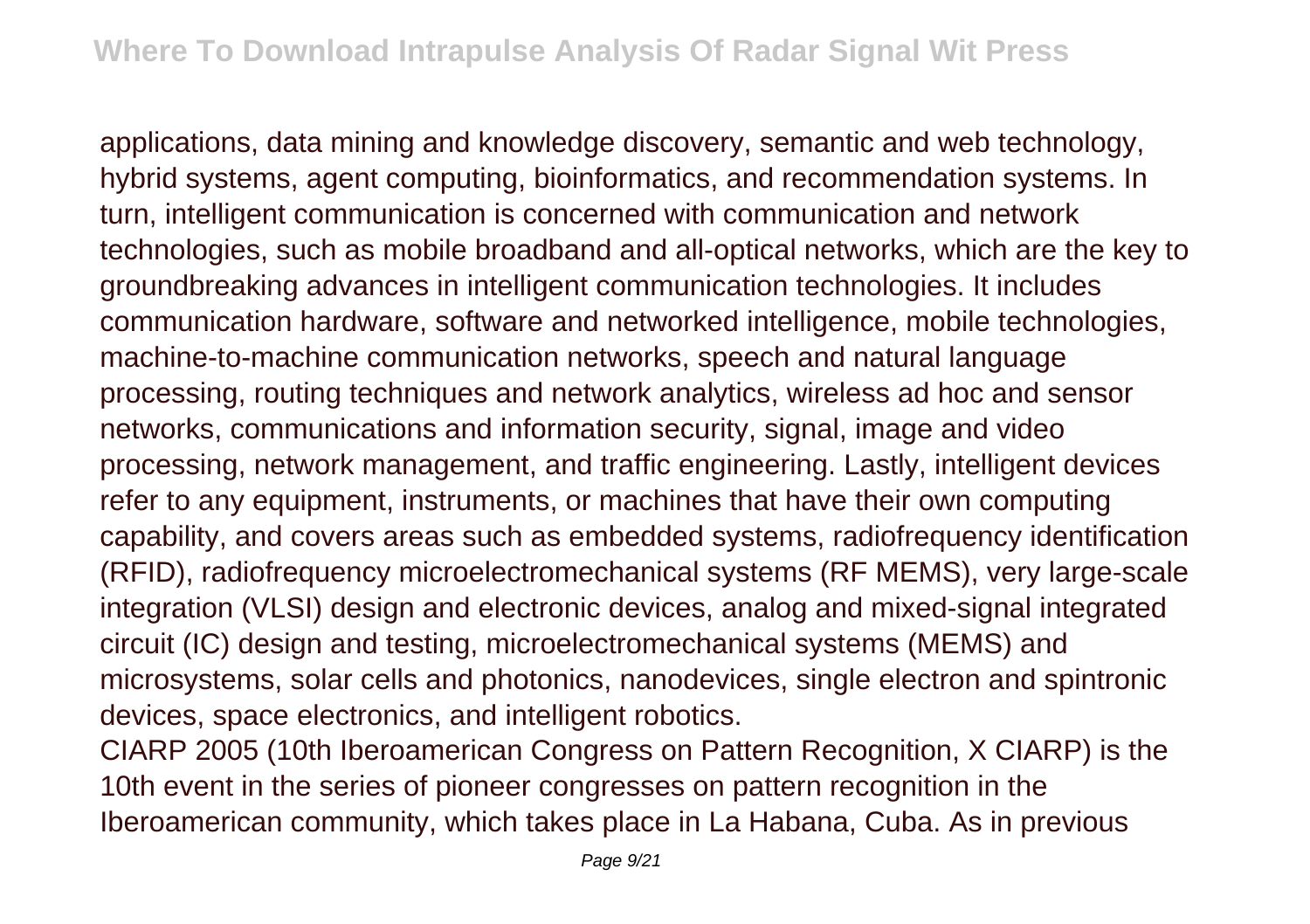years, X CIARP brought together international scientists to promote and disseminate ongoing research and mathematical methods for pattern recognition, image analysis, and applications in such diverse areas as computer vision, robotics, industry, health, entertainment, space exploration, telecommunications, data mining, document analysis, and natural language processing and recognition, to name a few. Moreover, X CIARP was a forum for scientific research, experience exchange, share of new knowledge and increase in cooperation between research groups in pattern recognition, computer vision and related areas. The 10th Iberoamerican Congress on Pattern Recognition was organized by the Cuban Association for Pattern Recognition (ACRP) and sponsored by the Institute of Cybernetics, Mathematics and Physics (ICIMAF), the Advanced Technologies Application Center (CENATAV), the University of Oriente (UO), the Polytechnic Institute "José A Echevarria" (ISPJAE), the Central University of Las Villas (UCLV), the Ciego de Avila University (UNICA), as well as the Center of Technologies Research on Information and Systems (CITIS-UAEH) in Mexico. The conference was also co-sponsored by the Portuguese Association for Pattern Recognition (APRP), the Spanish Association for Pattern Recognition and Image Analysis (AERFAI), the Special Interest Group of the Brazilian Computer Society (SIGPR-SBC), and the Mexican Association for Computer Vision, Neurocomputing and Robotics (MACVNR). X CIARP was endorsed by the International Association for Pattern Recognition (IAPR).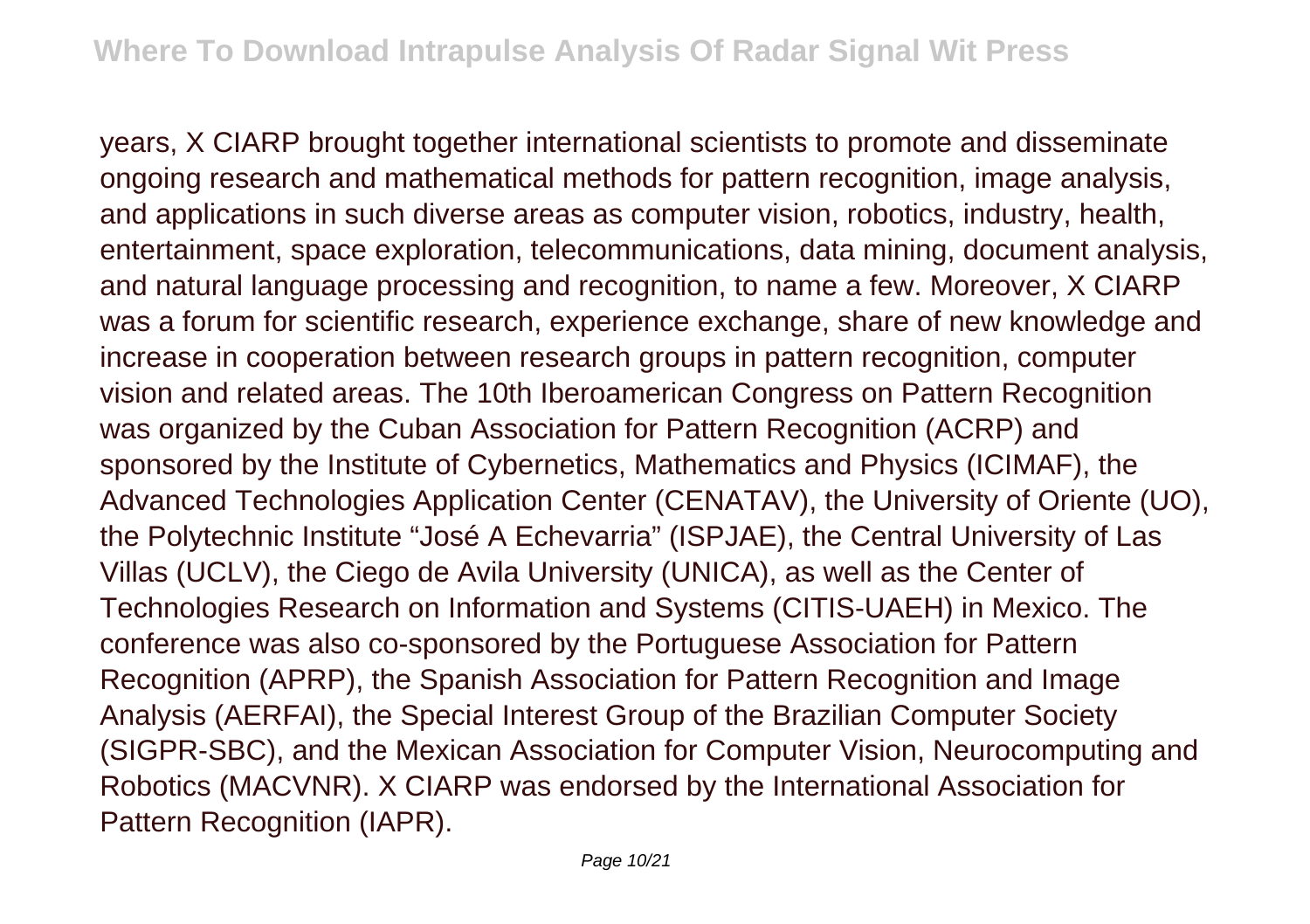"Foundations and Practical Applications of Cognitive Systems and Information Processing" presents selected papers from the First International Conference on Cognitive Systems and Information Processing, held in Beijing, China on December 15-17, 2012 (CSIP2012). The aim of this conference is to bring together experts from different fields of expertise to discuss the state-of-the-art in artificial cognitive systems and advanced information processing, and to present new findings and perspectives on future development. This book introduces multidisciplinary perspectives on the subject areas of Cognitive Systems and Information Processing, including cognitive sciences and technology, autonomous vehicles, cognitive psychology, cognitive metrics, information fusion, image/video understanding, brain-computer interfaces, visual cognitive processing, neural computation, bioinformatics, etc. The book will be beneficial for both researchers and practitioners in the fields of Cognitive Science, Computer Science and Cognitive Engineering. Fuchun Sun and Huaping Liu are both professors at the Department of Computer Science & Technology, Tsinghua University, China. Dr. Dewen Hu is a professor at the College of Mechatronics and Automation, National University of Defense Technology, Changsha, China.

This book brings together papers from the 2018 International Conference on Communications, Signal Processing, and Systems, which was held in Dalian, China on July 14–16, 2018. Presenting the latest developments and discussing the interactions and links between these multidisciplinary fields, the book spans topics ranging from communications, signal processing and systems. It is aimed at undergraduate and graduate electrical engineering, computer science and mathematics students, researchers and engineers from academia and industry as well as government employees.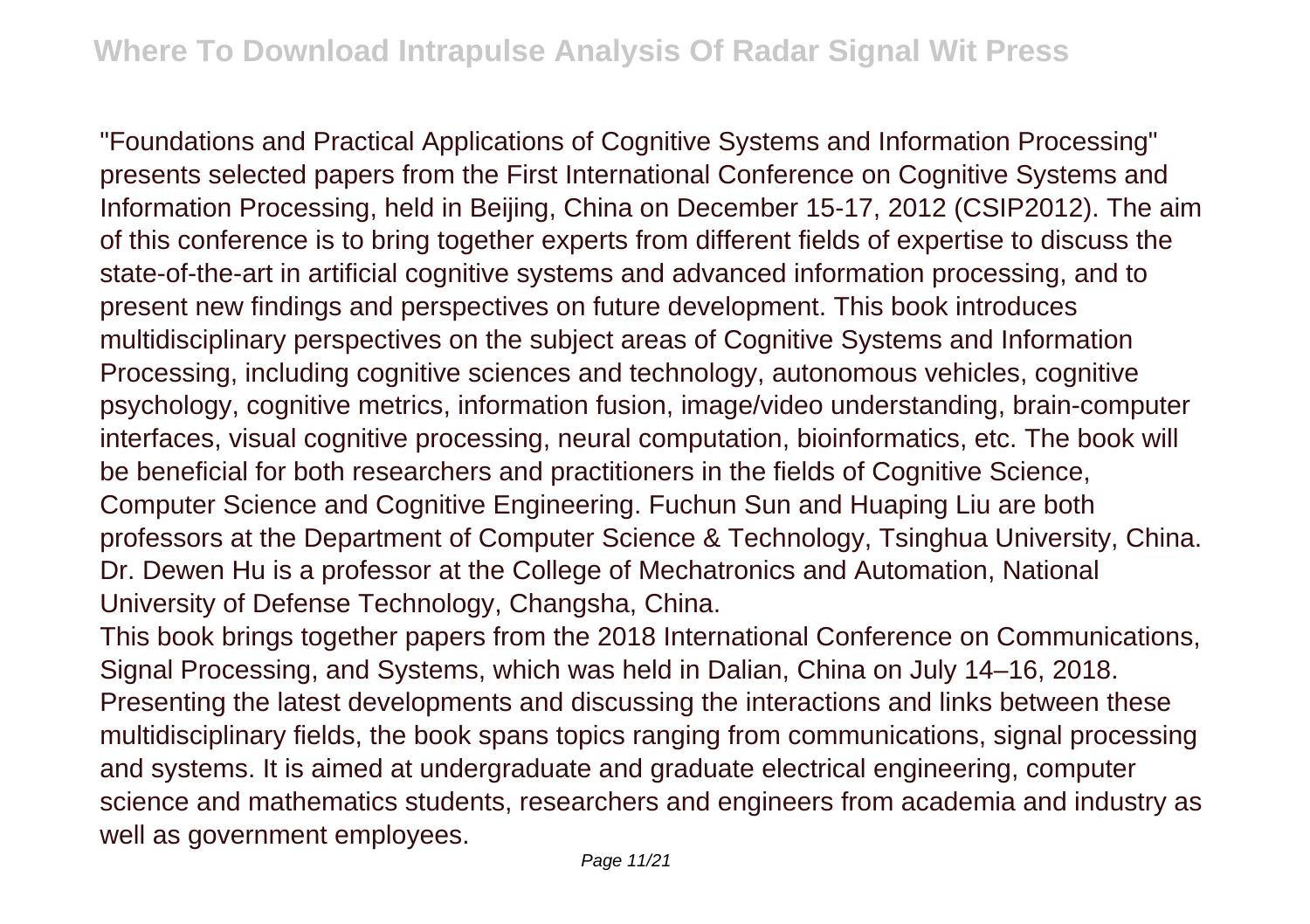Proceedings of the 2012 International Conference on Information Technology and Software Engineering presents selected articles from this major event, which was held in Beijing, December 8-10, 2012. This book presents the latest research trends, methods and experimental results in the fields of information technology and software engineering, covering various state-of-the-art research theories and approaches. The subjects range from intelligent computing to information processing, software engineering, Web, unified modeling language (UML), multimedia, communication technologies, system identification, graphics and visualizing, etc. The proceedings provide a major interdisciplinary forum for researchers and engineers to present the most innovative studies and advances, which can serve as an excellent reference work for researchers and graduate students working on information technology and software engineering. Prof. Wei Lu, Dr. Guoqiang Cai, Prof. Weibin Liu and Dr. Weiwei Xing all work at Beijing Jiaotong University.

Containing edited versions of most of the papers presented at the Fourteenth International Conference on Computational Methods and Experimental Measurements, this book reviews the latest work on these two approaches, and the interaction between them.

Electronics and Instrumentation, Volume 35: Modulation, Resolution and Signal Processing in Radar, Sonar and Related Systems presents the practical limitations and potentialities of advanced modulation systems. This book discusses the concepts and techniques in the radar context, but they are equally essential to sonar and to a wide range of signaling and dataprocessing applications, including seismology, radio astronomy, and band-spread communications. Organized into 15 chapters, this volume begins with an overview of the principal developments sought in pulse radar. This text then provides a discussion and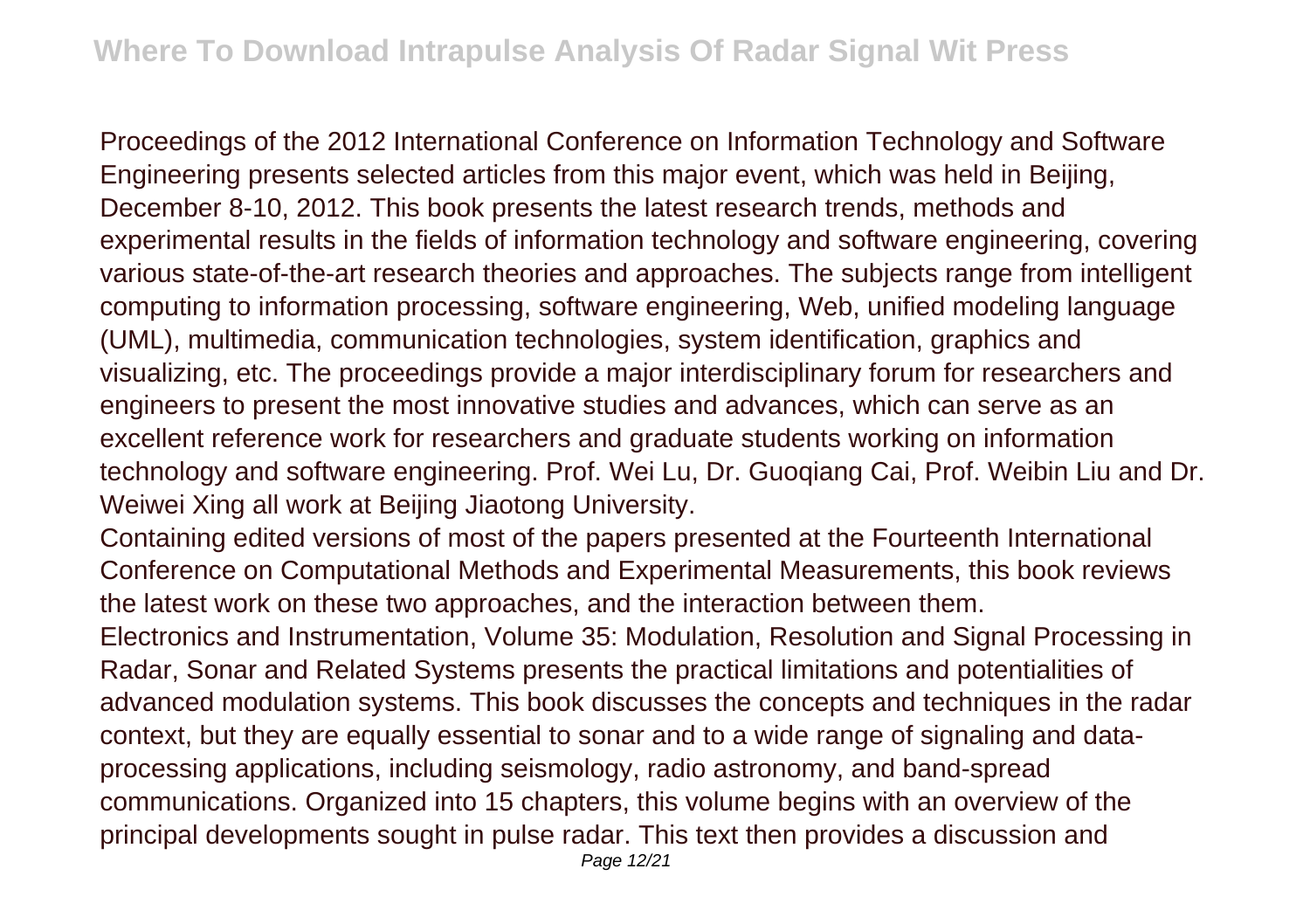analysis of a wide range of various modulation systems. Other chapters consider the intrinsic Doppler resolving power of a radar system. This book discusses as well the power illuminating a radar or sonar target that may be comprised of one or more discrete pulses. The final chapter deals with the transmitter-modulator circuits and valves. This book is a valuable resource for electronic engineers and scientists.

Radar-related technology is mainly processed within the time and frequency domains but, at the same time, is a multi-dimensional integrated system including a spatial domain for transmitting and receiving electromagnetic waves. As a result of the enormous technological advancements of the pioneers actively discussed in this book, research and development in multi-dimensional undeveloped areas is expected to continue. This book contains state-of-theart work that should guide your research.

This book constitutes the post-conference proceedings of the Second EAI International Conference on Artificial Intelligence for Communications and Networks, AICON 2020, held in December 2020. Due to COVID-19 pandemic the conference was held virtually. The 52 full papers were carefully reviewed and selected from 112 submissions. The papers are organized in topical sections on Deep Learning/Machine Learning on Information and Signal Processing; AI in Ubiquitous Mobile Wireless Communications; AI in UAV-assisted wireless communications; Smart Education: Educational Change in the age of artificial Intelligence; AI in SAR/ISAR Target Detection; Recent advances in AI and their applications in future electronic and information field.

This book presents research papers from diverse areas on novel Intelligent Systems and Interactive Systems and Applications. It gathers selected research papers presented at the 2nd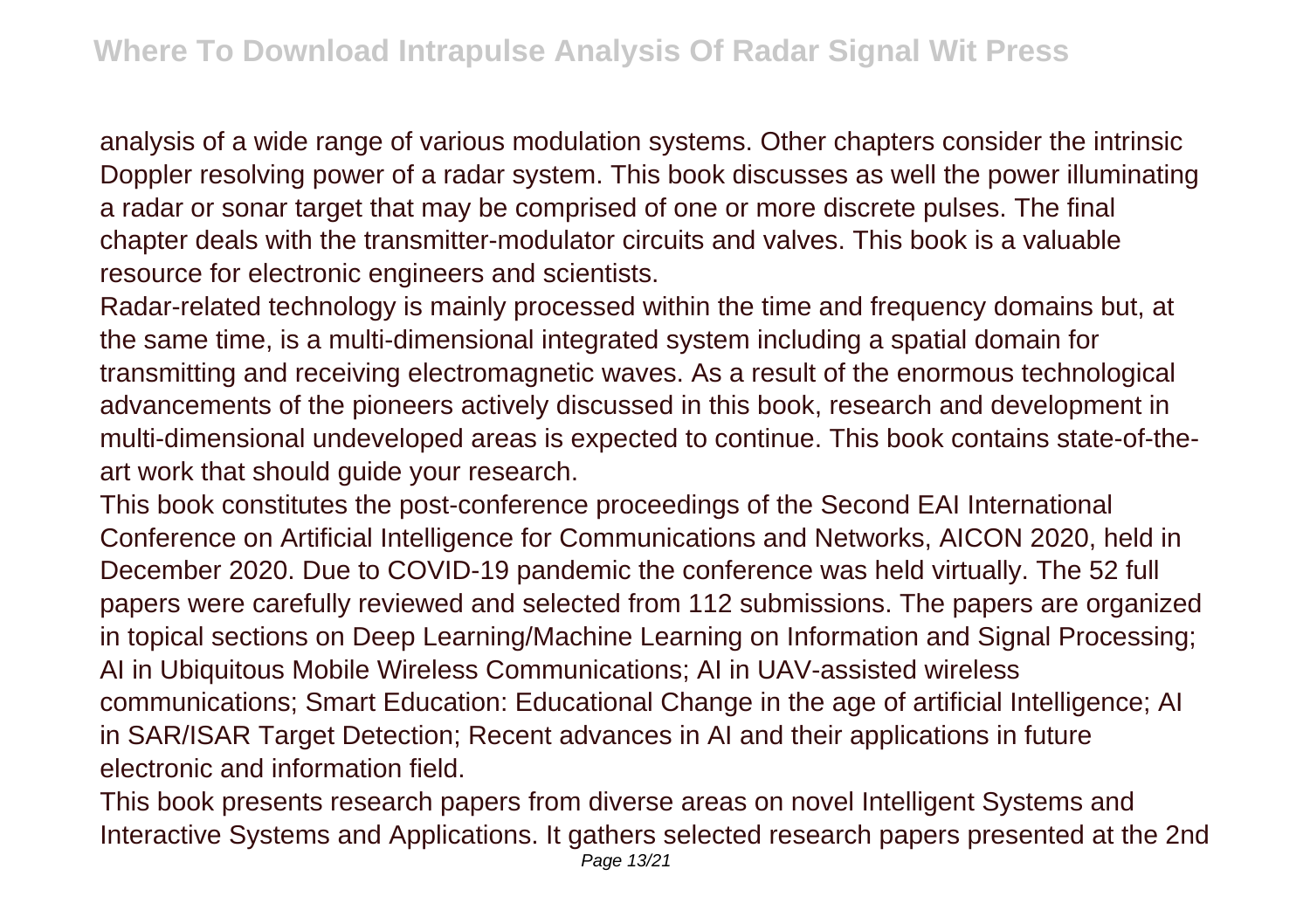International Conference on Intelligent and Interactive Systems and Applications (IISA2017), which was held on June 17–18, 2017 in Beijing, China, Interactive Intelligent Systems (IIS) are systems that interact with human beings, media or virtual agents in intelligent computing environments. The emergence of Big Data and the Internet of Things have now opened new opportunities in both academic and industrial research for the successful design and development of intelligent interactive systems. This book explores how novel interactive systems can be used to overcome various challenges and limitations previously encountered by human beings by combining machine learning algorithms and the analysis of recent trends. The book presents 125 contributions, which have been categorized into seven sections, namely: i) Autonomous Systems; ii) Pattern Recognition and Vision Systems; iii) E-Enabled Systems; iv) Mobile Computing and Intelligent Networking; v) Internet and Cloud Computing; vi) Intelligent Systems, and vii) Various Applications. It not only offers readers extensive theoretical information on Intelligent and Interactive Systems, but also introduces them to various applications in different domains.

Feature Extraction of Intra-Pulse Modulated Radar Signals Using Time- Frequency Analysis This book defines and illustrates key concepts in radar countermeasure, such as PDW generation, signal sorting and recognition, characteristic analysis of intra-pulse radar signal, and radar emitter location. Written in a practical way, the book focuses on the implementation of signal processing principles in radar countermeasure and is an essential reference for engineers in radar, electronic countermeasure system and signal processing research. This expertly-written reference provides a wealth of information on electronic intelligence (ELINT) analysis techniques with coverage of their applications, strengths, and limitations.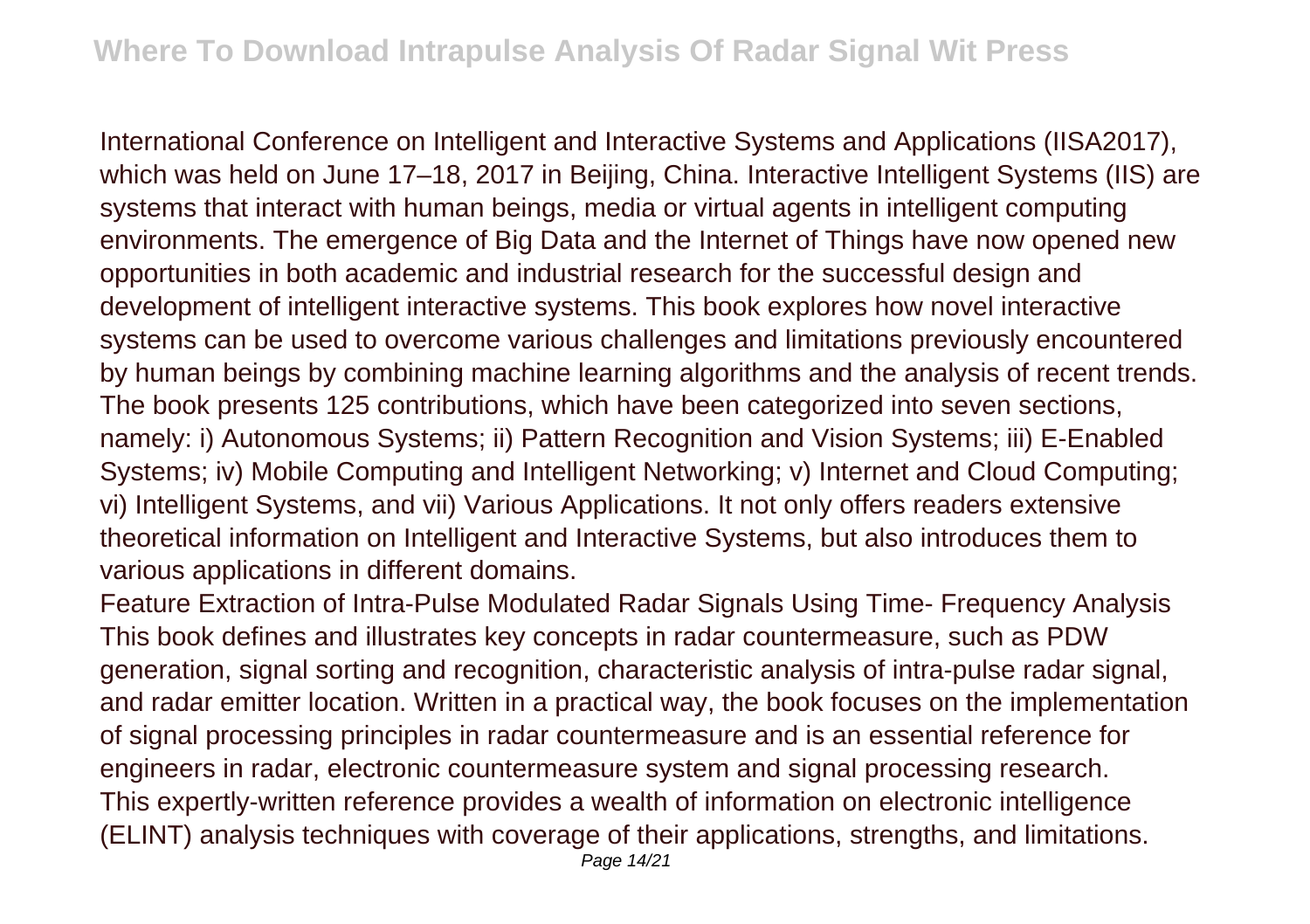ISCIT 2019 provides a forum for researchers, engineers and industry experts to exchange and discuss new ideas, recent development, and breakthroughs in IoT, communications and information technologies

Simulation is integral to the successful design of modern radar systems, and there is arguably no better software for this purpose than MATLAB. But software and the ability to use it does not guarantee success. One must also: Understand radar operations and design philosophy Know how to select the radar parameters to meet the design req

Fractal analysis has entered a new era. The applications to different areas of knowledge have been surprising. Let us begin with the fractional calculus-fractal geometry relationship, which allows for modeling with extreme precision of phenomena such as diffusion in porous media with fractional partial differential equations in fractal objects. Where the order of the equation is the same as the fractal dimension, this allows us to make calculations with enormous precision in diffusion phenomena-particularly in the oil industry, for new spillage prevention. Main applications to industry, design of fractal antennas to receive all frequencies and that is used in all cell phones, spacecraft, radars, image processing, measure, porosity, turbulence, scattering theory. Benoit Mandelbrot, creator of fractal geometry, would have been surprised by the use of fractal analysis presented in this book: "Part I: Petroleum Industry and Numerical Analysis"; "Part II: Fractal Antennas, Spacecraft, Radars, Image Processing, and Measure"; and "Part III: Scattering Theory, Porosity, and Turbulence." It's impossible to picture today's research without fractal analysis.

The International Conference on Intelligent Computing (ICIC) was set up as an annual forum dedicated to emerging and challenging topics in the various aspects of advances in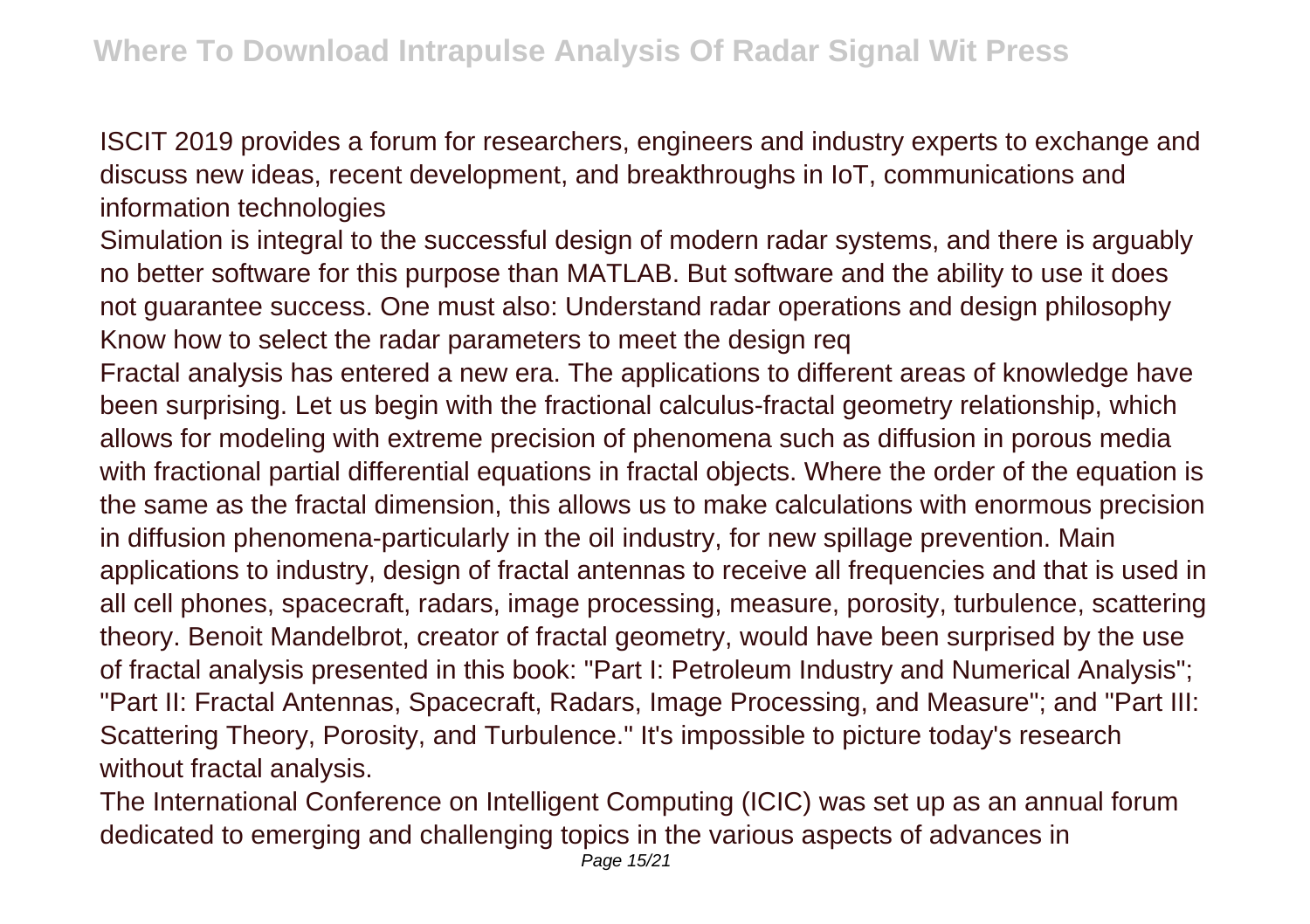computational intelligence fields, such as artificial intelligence, machine learning, bioinformatics, and computational biology, etc. The goal of this conference was to bring together researchers from academia and industry as well as practitioners to share ideas, problems and solutions related to the multifaceted aspects of intelligent computing. This book constitutes the proceedings of the International Conference on Intelligent Computing (ICIC 2005), held in Hefei, Anhui, China, during August 23–26, 2005. ICIC 2005 received over 2000 submissions from authors in 39 countries and regions. Based on rigorous peer reviews, the Program Committee selected 563 high-quality papers for presentation at ICIC 2005; of these, 215 papers were published in this book organized into 9 categories, and the other 348 papers were published in five international journals. The organizers of ICIC 2005 made great efforts to ensure the success of this conference. We here thank the members of the ICIC 2005 Advisory Committee for their guidance and advice, the members of the Program Committee and the referees for reviewing the papers, and the members of the Publication Committee for checking and compiling the papers. We would also like to thank the publisher, Springer, for their support in publishing the proceedings in the Lecture Notes in Computer Science series. Particularly, we would like to thank all the authors for contributing their papers.

A collection of 19 papers. Part 1 - Adaptive cancellation of clutter. Part 2 - Detection theory for non-Gaussian distributed targets and clutter signals. Part 3 - Detection for multistatic radar systems. Part 4 - Techniques for surveillance radars.

This book addresses the challenges and opportunities of information/data processing and management. It also covers a range of methods, techniques and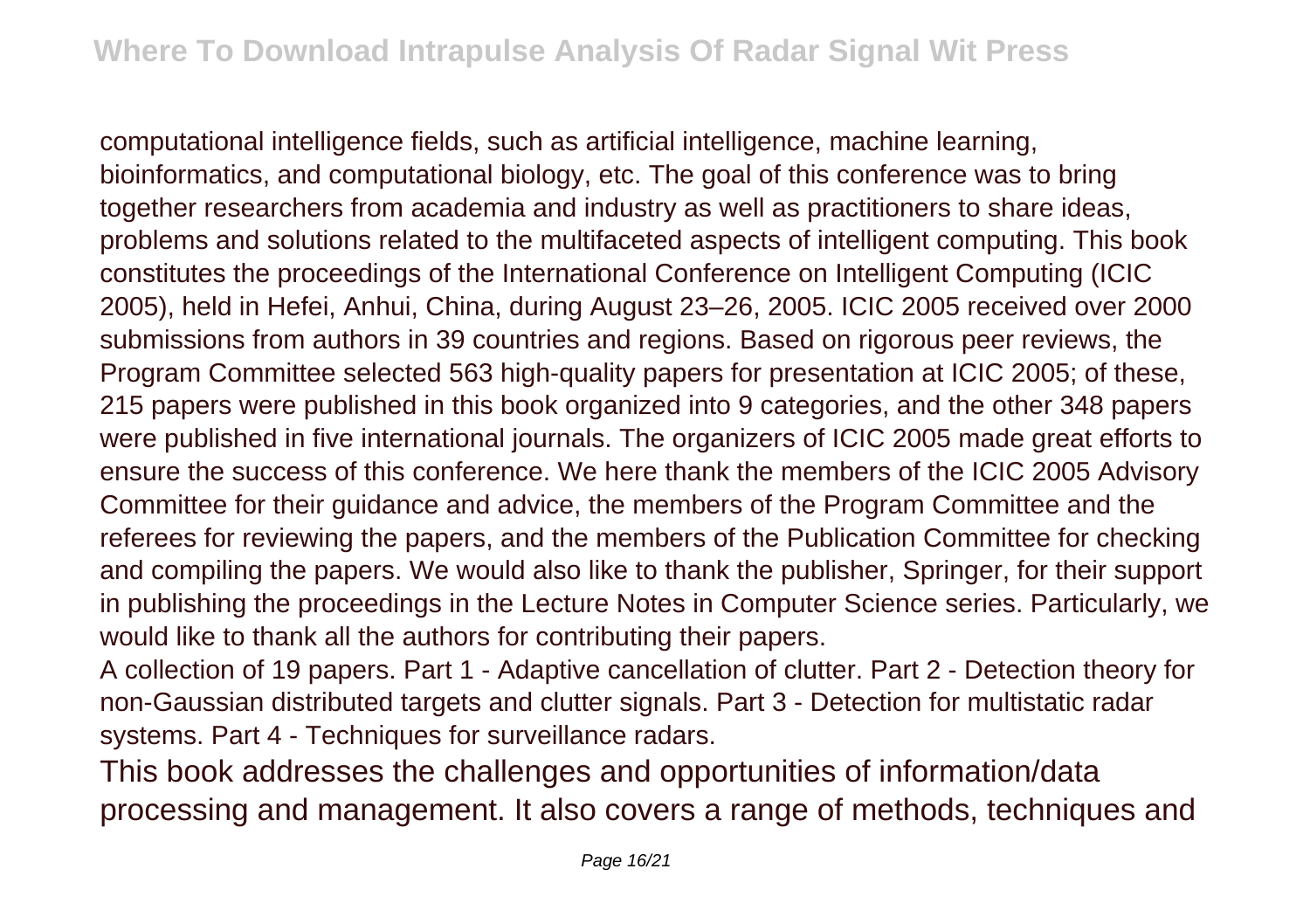strategies for making it more efficient, approaches to increasing its usage, and ways to minimize information/data loss while improving customer satisfaction. Information and Communication Technologies (ICTs) and the Service Systems associated with them have had an enormous impact on businesses and our dayto-day lives over the past three decades, and continue to do so. This development has led to the emergence of new application areas and relevant disciplines, which in turn present new challenges and opportunities for service system usage. The book provides practical insights into various aspects of ICT technologies for service systems: Techniques for information/data processing and modeling in service systems Strategies for the provision of information/data processing and management Methods for collecting and analyzing information/data Applications, benefits, and challenges of service system implementation Solutions to increase the performance of various service systems using the latest ICT technologies

Offering radar-related software for the analysis and design of radar waveform and signal processing, Radar Signal Analysis and Processing Using MATLAB® provides a comprehensive source of theoretical and practical information on radar signals, signal analysis, and radar signal processing with companion MATLAB® code. After an overview of radar systems operation and design, the Page 17/21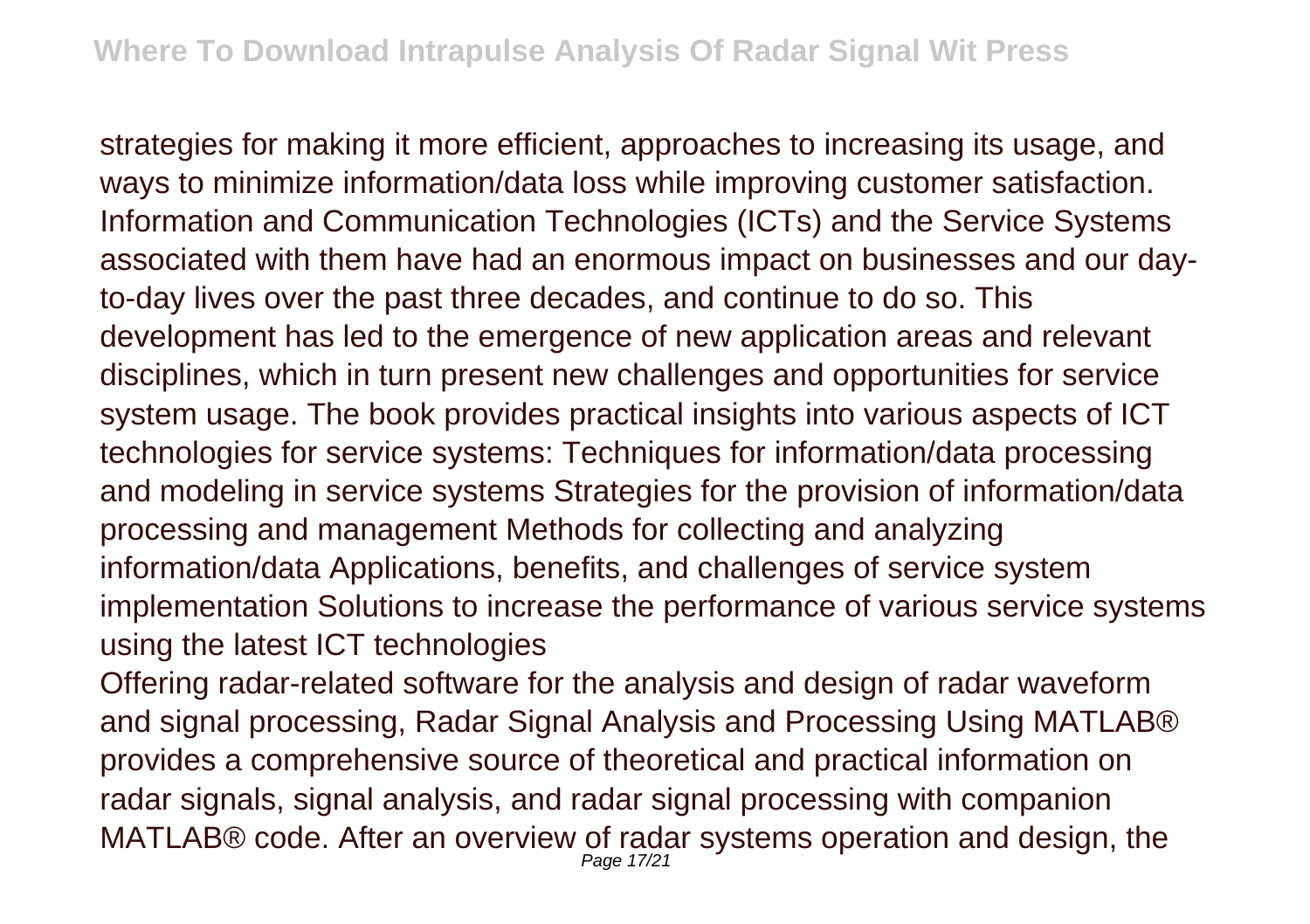book reviews elements of signal theory relevant to radar detection and radar signal processing, along with random variables and processes. The author then presents the unique characteristic of the matched filter and develops a general formula for the output of the matched filter that is valid for any waveform. He analyzes several analog waveforms, including the linear frequency modulation pulse and stepped frequency waveforms, as well as unmodulated pulse-train, binary, polyphase, and frequency codes. The book explores radar target detection and pulse integration, emphasizing the constant false alarm rate. It also covers the stretch processor, the moving target indicator, radar Doppler processing, beamforming, and adaptive array processing. Using configurable MATLAB code, this book demonstrates how to apply signal processing to radar applications. It includes many examples and problems to illustrate the practical application of the theory.

This book and its sister volume, LNAI 3613 and 3614, constitute the proce- ings of the Second International Conference on Fuzzy Systems and Knowledge Discovery (FSKD 2005), jointly held with the First International Conference on Natural Computation (ICNC 2005, LNCS 3610, 3611, and 3612) from - gust 27–29, 2005 in Changsha, Hunan, China. FSKD 2005 successfully attracted 1249 submissions from 32 countries/regions (the joint ICNC-FSKD 2005 received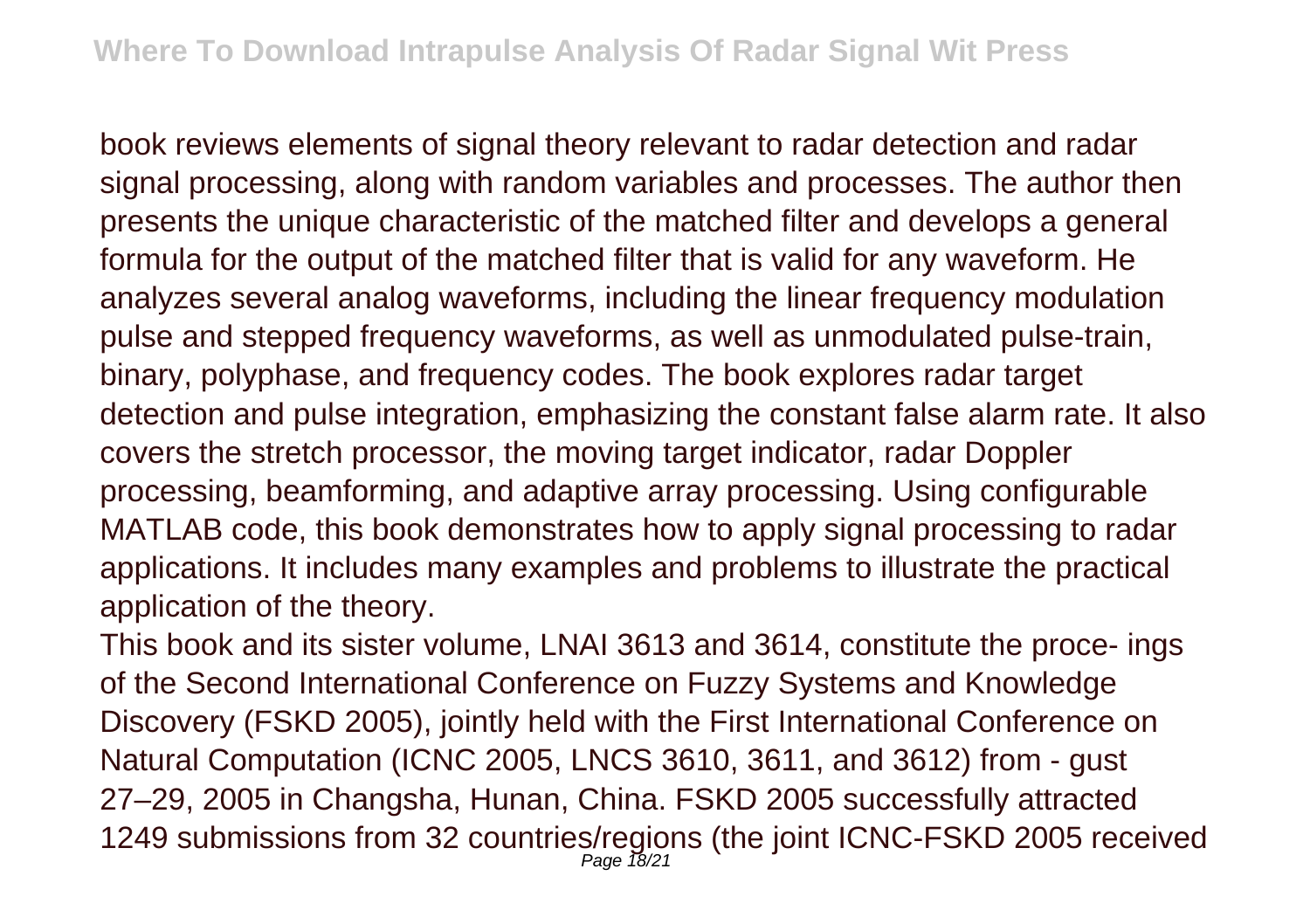3136 submissions). After rigorous reviews, 333 high-quality papers, i. e. , 206 long papers and 127 short papers, were included in the FSKD 2005 proceedings, r- resenting an acceptance rate of 26. 7%. The ICNC-FSKD 2005 conference featured the most up-to-date research - sults in computational algorithms inspired from nature, including biological, e- logical, and physical systems. It is an exciting and emerging interdisciplinary area in which a wide range of techniques and methods are being studied for dealing with large, complex, and dynamic problems. The joint conferences also promoted cross-fertilization over these exciting and yet closely-related areas, which had a signi?cant impact on the advancement of these important technologies. Speci?c areas included computation with words, fuzzy computation, granular com- tation, neural computation, quantum computation, evolutionary computation, DNA computation, chemical computation, information processing in cells and tissues, molecular computation, arti?cial life, swarm intelligence, ants colony, arti?cial immune systems, etc. , with innovative applications to knowledge d- covery, ?nance, operations research, and more.

This book constitutes the refereed proceedings of the 17th Australian Conference on Artificial Intelligence, AI 2004, held in Cairns, Australia, in December 2004. The 78 revised full papers and 62 revised short papers presented were carefully Page 19/21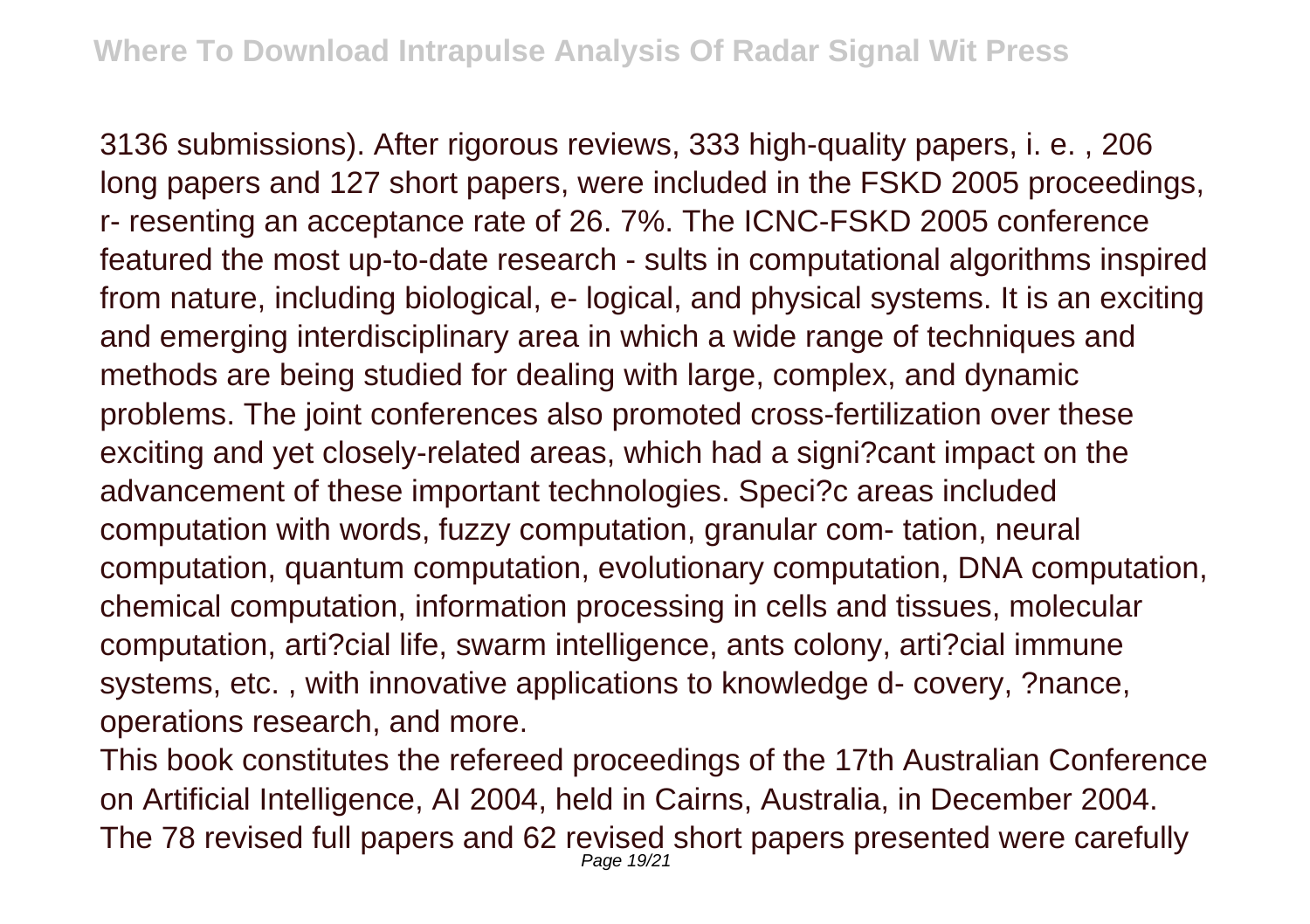reviewed and selected from 340 submissions. The papers are organized in topical sections on agents; biomedical applications; computer vision, image processing, and pattern recognition; ontologies, knowledge discovery and data mining; natural language and speech processing; problem solving and reasoning; robotics; and soft computing.

"The culmination of more than twenty years of research, this authoritative resource provides you with a practical understanding of time-frequency signal analysis. The book offers in-depth coverage of critical concepts and principles, along with discussions on key applications in a wide range of signal processing areas, from communications and optics... to radar and biomedicine. Supported with over 140 illustrations and more than 1,700 equations, this detailed reference explores the topics you need to understand for your work in the field, such as Fourier analysis, linear time frequency representations, quadratic time-frequency distributions, higher order time-frequency representations, and analysis of nonstationary noisy signals. This unique book also serves as an excellent text for courses in this area, featuring numerous examples and problems at the end of each chapter. "

A text and general reference on the design and analysis of radarsignals As radar technology evolves to encompass a growing spectrum ofapplications in military,